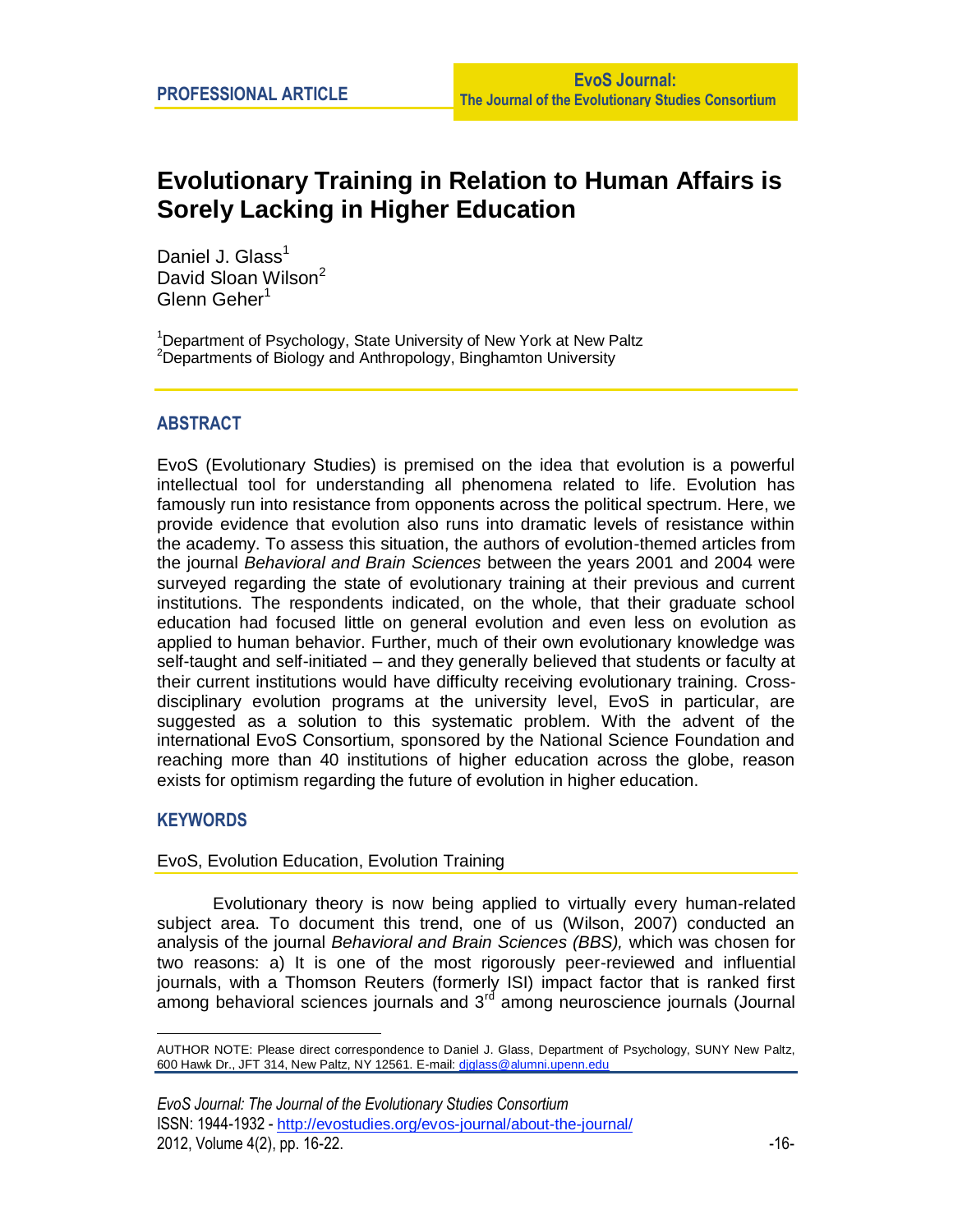Citation Reports, 2010), and in the 99<sup>th</sup> percentile overall in Article Influence<sup>™</sup> score (Eigenfactor.org, n.d.); and b) Its coverage of subject areas is exceptionally diverse, from neuroscience to cultural anthropology. *BBS* therefore serves as a microcosm for contemporary research in the human behavioral and social sciences.

During the period 2000-2004, 31.5% of the target articles in *BBS* were based upon evolutionary theory for topics as diverse as religion, schizophrenia, infant crying, language, food transfer in hunter-gatherer societies, facial expression, empathy, vision, brain evolution, decision-making, phobias, mating, cultural evolution, and dreams (Wilson, 2007). This fact by itself demonstrates that studying our own species from an evolutionary perspective is not fringe science (as often portrayed in the public media) or future science, but has already arrived. *Any college or university that fails to teach evolution in relation to human affairs is out of touch with current scientific research*.

This all said, evolutionary approaches that step outside the bounds of evolutionary biology often encounter strong opposition (see Pinker, 2002; Geher, 2006). Evolution applied to human affairs, in particular, has met great resistance; interestingly, this resistance often comes from within the academic realm (Geher & Gambacorta, 2010). In the confines of academia, scholars are often wary of evolutionary approaches, seeing such approaches as overly deterministic and as attempting to provide scientific justification for existing social inequities. On the contrary, given the powerful nature of evolution in explaining phenomena far and wide, evolution can, and should, be used as a tool for helping us understand and solve important issues of humanity; for example, the evolutionary lens can help us understand the basic nature of religion and the role it plays in shaping our world (Wilson, 2007).

The current research examines this problem directly: how well do our universities train young scholars in the principles of evolution? How well-integrated is evolution into the humanities? And how comfortable are scholars of human affairs with learning about evolution in their efforts to best understand who we are?

#### **METHODS**

In addition to tallying the proportion of target articles that rely upon evolutionary theory, a survey was e-mailed to the first authors to gauge their evolutionary training and their assessment of their current institutions (N=27 of 46 authors contacted). The authors were asked to respond to each of seven questions using a scale of 1 to 10. The questions were as follows: 1) How much *general* evolutionary training did you have in graduate school (1=none, 10=extensive)? 2) How much *human-related* evolutionary training did you have in graduate school (1=none, 10=extensive)? 3) How much of your self-training in evolution occurred before, as opposed to after, receiving your PhD (1=entire before, 10=entirely after)? 4) To what extent was your self-training in evolution discouraged or facilitated by your institution (1=discouraged, 10=facilitated). 5) How connected to or isolated from other evolutionary intellectual connections do you feel at your current institution (1=very isolated, 10=very connected)? 6) How easy it is for the average graduate student to receive evolutionary training at your current institution (1=very difficult,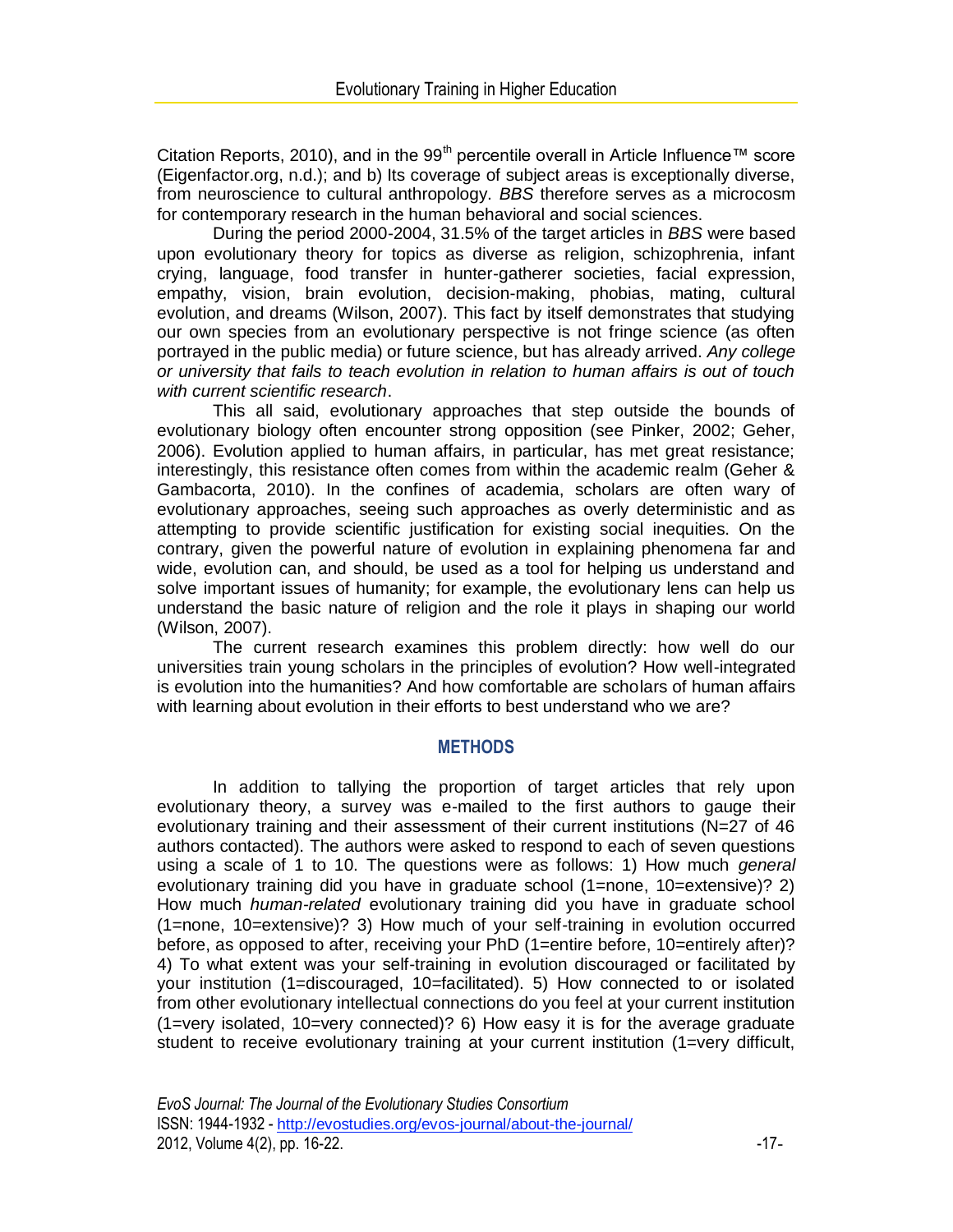10=very easy)? 7) How easy it is for the average faculty member to receive evolutionary training at your current institution (1=very difficult, 10=very easy)?

## **RESULTS**

In terms of their own education, the majority of respondents reported that they received little training in general evolution (Figure 1). To explicate this point, we conducted a one-sample *t* test, comparing the mean score for the authors (3.74, *SD* = 3.02, *Mode* = 1) with the midpoint of the scale (5). Higher scores on this scale indicate reporting having received strong training in evolution during graduate training. The mean for participants in this sample was significantly lower than the midpoint,  $t(26) = 2.17$ ,  $p = .04$ ,  $d = .42$ . Reported levels of evolutionary training oriented toward human-related topics, assessed on the same ten-point scale, were even lower (Figure 2; *M* = 3, *SD* = 2.87, *Mode =* 1), *t*(26) = 2.69, *p* = .001, *d* = .70.



**Figure 1. General evolutionary training in graduate school (1=none, 10=extensive).**



*EvoS Journal: The Journal of the Evolutionary Studies Consortium* ISSN: 1944-1932 - http://evostudies.org/evos-journal/about-the-journal/ 2012, Volume 4(2), pp. 16-22.  $\blacksquare$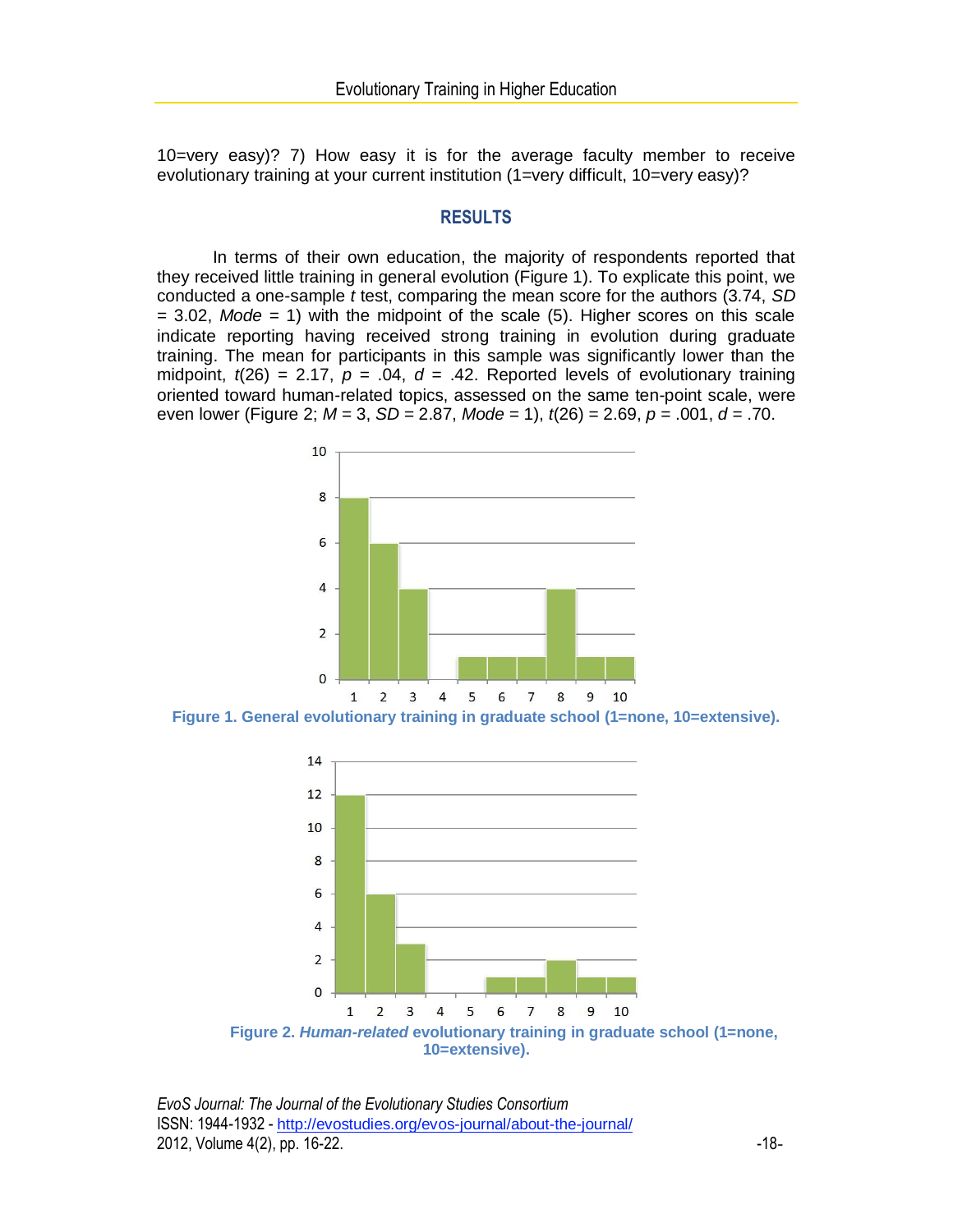The respondents reported that much of their personal effort to learn about evolution took place *after* they had received their PhDs (Figure 3; *M* = 6.48, *SD = 2.*82, *Mode =* 8), where 1 indicates self-training occurring entirely before receiving a doctorate and 10 indicates self-training occurring entirely afterward. The mean of this response was significantly higher than the midpoint,  $t(26) = 2.73$ ,  $p = .01$ ,  $d =$ .53. Most respondents regarded their academic institutions as neutral with respect to facilitating their personal efforts (Figure 4; *M =* 5.70, *SD* = 2.29, *Mode =* 5); higher scores on this scale represent high institutional facilitation of evolutionary training, while low scores represent institutional attempts to discourage such training. There was no significant difference between the mean and the midpoint,  $t(26) = 1.26$ ,  $p =$ .22, indicating that while institutions generally did not discourage evolutionary selftraining, they did not tend to facilitate it either. Note that three respondents skipped this question, resulting in an N of 24 for this item.



**Figure 3. Self-training before vs. after PhD (1=entirely before, 10=entirely after).**



**Figure 4. Self-training facilitated by institution (1=discouraged, 10=facilitated).**

*EvoS Journal: The Journal of the Evolutionary Studies Consortium* ISSN: 1944-1932 - http://evostudies.org/evos-journal/about-the-journal/ 2012, Volume 4(2), pp. 16-22.  $-19-$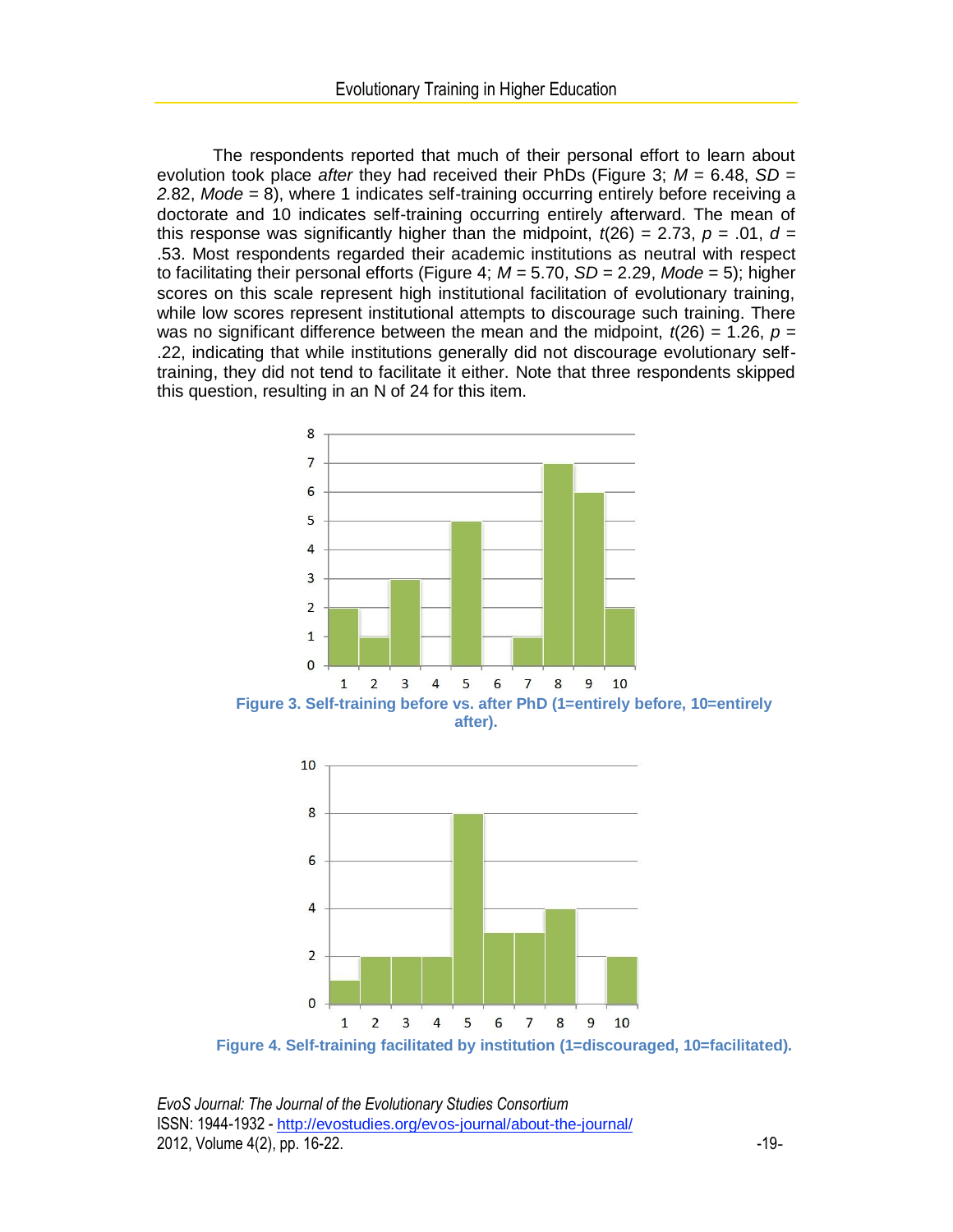With respect to their current academic environments, the respondents spanned the range from feeling highly isolated to highly connected (Figure 5; *M =* 5.51, *SD* = 2.69, *Mode =* 8), where higher scores represent higher levels of intellectual connection with fellow faculty. The mean was not significantly different from the scale's midpoint,  $t(26) = 1$ ,  $p = .32$ .



The last two graphs are most informative from the standpoint of evolution in relation to higher education; apart from their *own* intellectual environment – which might be confined to a small group of faculty and students – most of the *BBS* authors surveyed estimated that the average graduate student in a human-related subject at their current institution would have a very difficult time learning about evolution (Figure 6;  $M = 4.33$ ,  $SD = 2.9$ ,  $Mode = 2$ ) and that the average faculty member would fare only slightly better (Figure 7;  $M = 3.96$ ,  $SD = 2.53$ ,  $Mode = 3$ ) (higher scores represent ease of training, and low scores represent difficulty). While the mean level of difficulty for the average student was not significantly different from the midpoint,  $t(23) = 1.13$ ,  $p = .27$ , Figure 6 shows that very few respondents believe their institutions offer accessible evolutionary training for students. A similar pattern is revealed in the ease of faculty training at the same institutions; the mean was below the midpoint, a difference that approached significance,  $t(23) = 2.02$ ,  $p =$ .056,  $d = .41$ . Note that N = 24 for questions 6 and 7; three respondents did not answer these two items.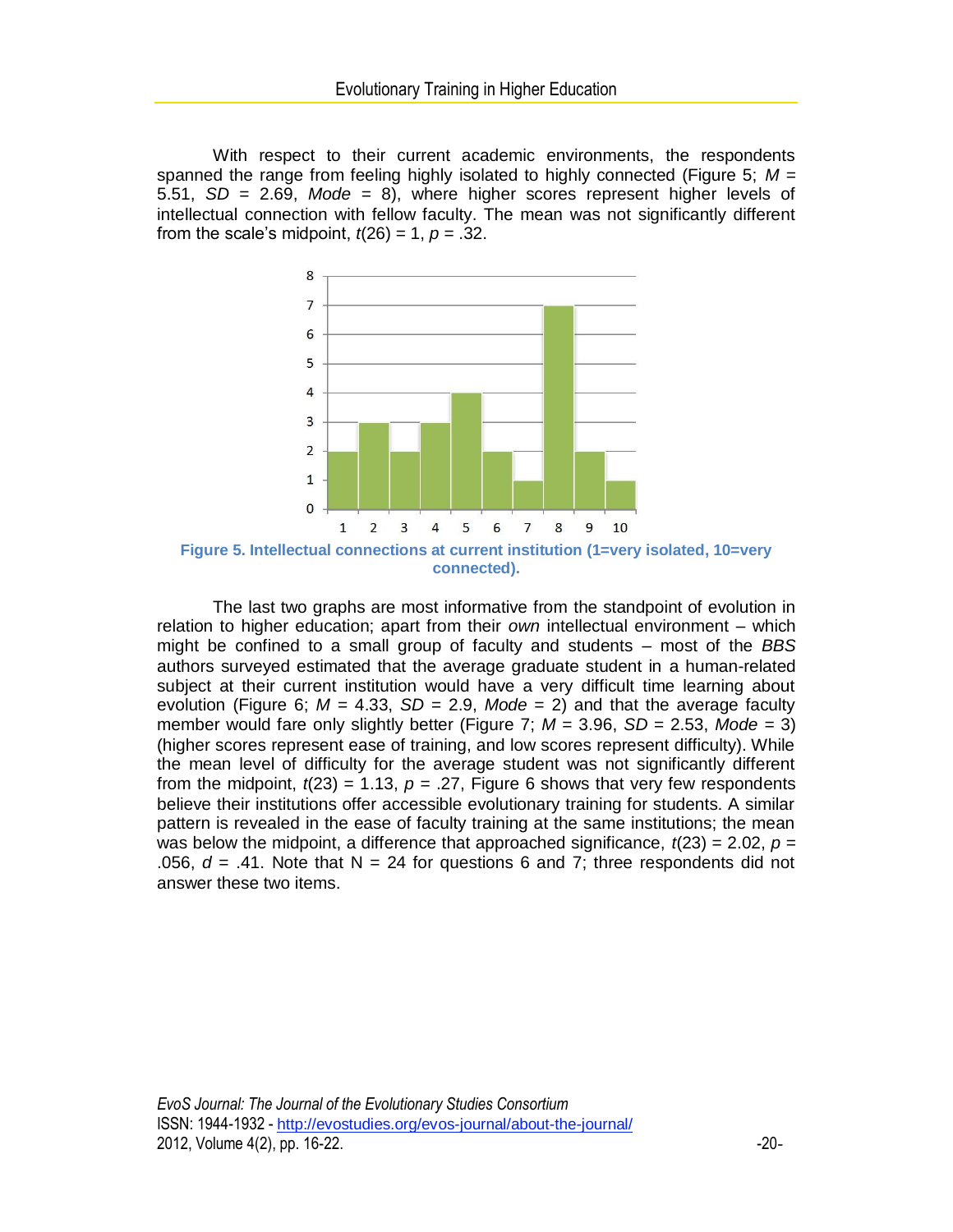

**Figure 6. Ease of training for average graduate student at current institution (1=very difficult, 10=very easy).**



**Figure 7. Ease of training for average faculty at current institution (1=very difficult, 10=very easy).**

# **DISCUSSION**

Our simple survey illustrates that evolution has already become an important perspective in the human behavioral sciences as far as basic scientific research is concerned, based on the fact that more than 1/3 of the publications in *BBS* are informed by evolutionary themes. This same trend has been found in other important journals as well (e.g., the *Journal of Personality and Social Psychology*; see Webster, 2007). Evolutionary approaches to behavior are inherently interdisciplinary (Garcia et al., 2011) and the international Evolutionary Studies (EvoS) Consortium has been very successful in connecting scholars from across geographical and interdisciplinary boundaries (Geher, Crosier, Dillon, & Chang, 2011).

So on the one hand, the data here tell an optimistic story; evolution is being applied importantly in modern academia, and our understanding of life will surely